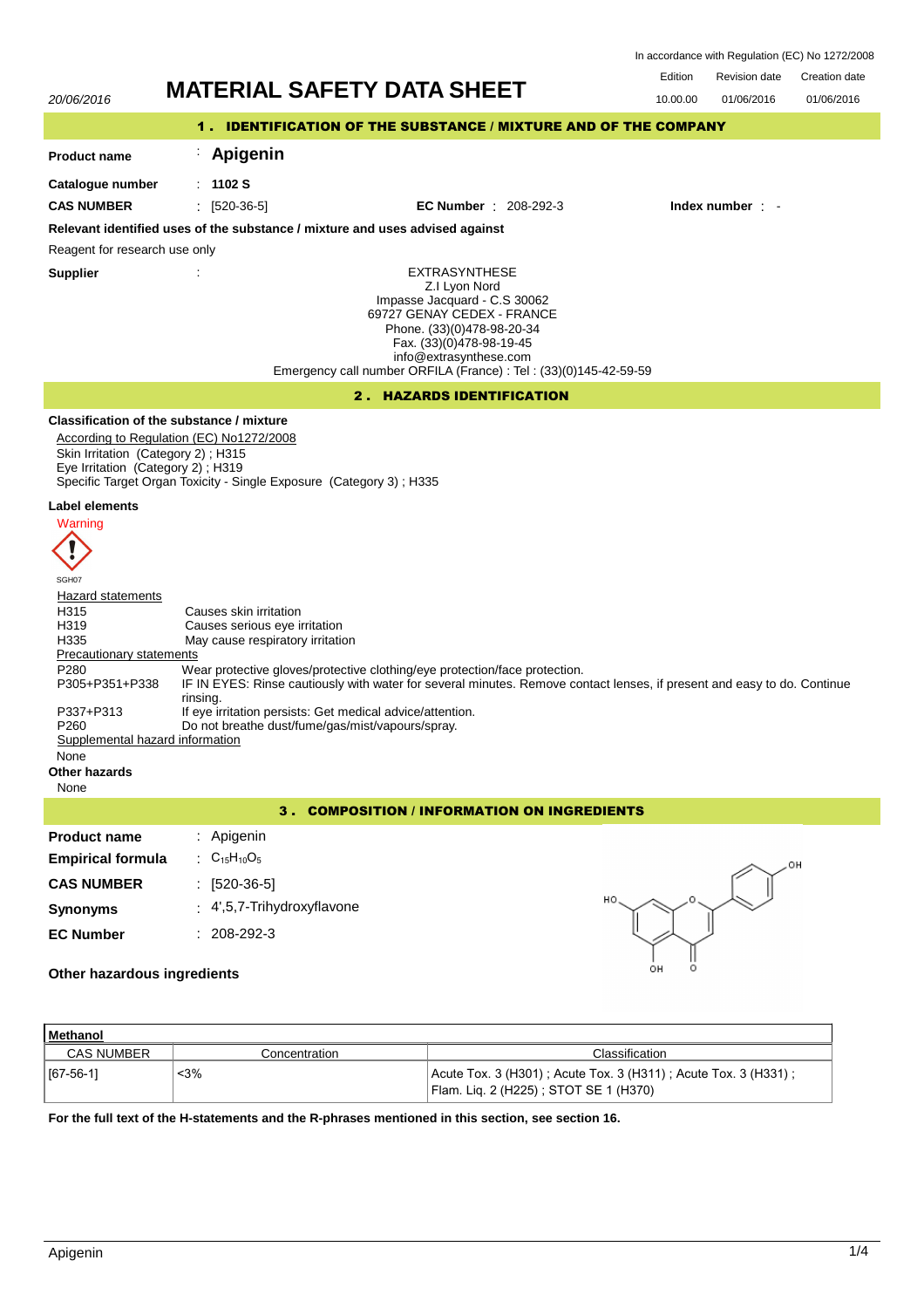#### 4 . FIRST AID MEASURES

# **Inhalation**

In case of inhalation, move the victim to fresh air. If breathing is difficult, put the victim on oxygen. If breathing stops, carry out artificial respiration.

# **In case of skin contact**

Wash thoroughly with water and soap.

#### **In case of eye contact**

Rinse well with plenty of water for at least 15 minutes.

#### **Ingestion**

Do not make an unconscious person vomit or swallow anything. Rinse the mouth thoroughly with water.

5 . FIRE-FIGHTING MEASURES

# **Extinguishing media**

Carbon dioxide, dry powder.

#### **Special hazards arising from the substance**

Harmful/toxic vapours, carbon oxides may be released during the fire.

# **Advise for fire-fighters**

Wear an autonomous breathing apparatus and suitable protection clothing against chemical agents.

### 6 . ACCIDENTAL RELEASE MEASURES

## **Personal precautions**

Use personal protective equipment. Evacuate the personnel from the contaminated zone. Ensure adequate ventilation.

### **Environnemental precautions**

Keeping away from drains, surface and ground waters.

#### **Methods and materials for containment and cleaning up**

Clean up without creating dust and place in adapted and sealed containers for elimination. Wash the contaminated aera with water and soap. Confine washing water and dispose of it complying with the local regulations. After cleaning, quickly eliminate traces of water with a product absorbing liquids (for example : sand, sawdust, universal binder, Kieselguhr).

# 7 . HANDLING AND STORAGE

#### **Precautions for safe handling**

Avoid formation of dust. Avoid contact with skin and eyes. During handling, wear suitable personal protective equipment (see section 8). Follow the normal measures for preventive fire protection.

# **Specific handling**

No data available.

# **Specific end use(s)**

No data available

#### **Conditions for safe storage, including any incompatibilities**

Store in a cool well-ventilated place. Keep container tightly closed in a dry place away from light.

#### Store at <+8°C

8 . EXPOSURE CONTROL/PERSONAL PROTECTION

#### **Respiratory protection**

Wear imperatively an appropriated mask/respirator, tested and approved by standards such as NIOSH (US) or CEN (EU).

#### **Hand protection**

Handle with protective gloves. The selected gloves have to satisfy the specifications of EU Directive 89/686/EEC and the standard EN 374 derived from it.

#### **Eye protection**

Wear safety glasses.

#### **Skin protection**

Wear suitable protective clothing according to the quantity and the level of activity of the substance at the workplace.

# 9 . PHYSICAL AND CHEMICAL PROPERTIES

#### **Information on basic physical and chemical properties**

| Physical state        | : Powder                  |
|-----------------------|---------------------------|
| Color                 | : Slightly yellow         |
| Solubility in         | : Ethyl alcohol (Soluble) |
| Melting point         | : No data available.      |
| Initial boiling point | : No data available.      |
| Flash point           | : No data available.      |
| рH                    | : No data available.      |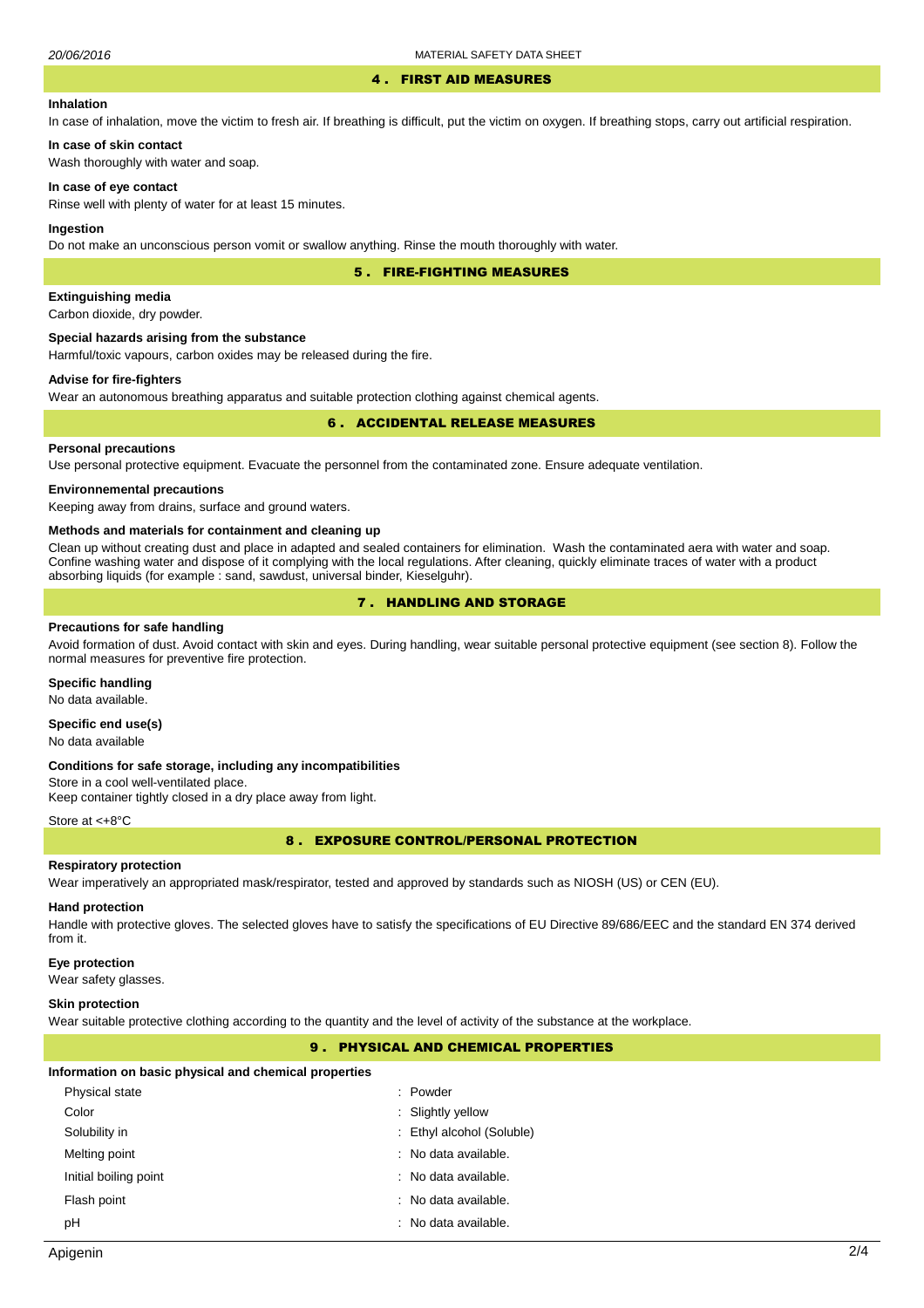| 20/06/2016                             | MATERIAL SAFETY DATA SHEET  |  |
|----------------------------------------|-----------------------------|--|
| Auto-ignition temperature              | No data available.          |  |
| Decomposition temperature              | : No data available.        |  |
| Viscosity                              | : No data available.        |  |
| Partition coefficient: n-octanol/water | $\therefore$ Log Kow : 3.02 |  |

# **Other information**

# No data available

10 . STABILITY AND REACTIVITY

# **Reactivity**

No data available.

#### **Chemical stability**

Stable under recommanded storage conditions.

### **Possibility of hazardous reactions**

No hazardous reactions during storage and handling complying with the instructions.

**Conditions to avoid**

No data available.

#### **Incompatible materials**

No data available.

#### **Hazardous decomposition products**

No hazardous decomposition products if the instructions for handling and storage are respected. During high overheating of the substance or during a fire, hazardous decomposition products may be produced.

11 . TOXICOLOGICAL INFORMATION

# **Acute oral toxicity**

No data available.

### **Acute dermal toxicity**

No data available.

### **Acute inhalation toxicity**

No data available.

### **Skin Corrosion**

No data available.

# **Skin Irritation**

No data available.

# **Serious Eye Damage**

No data available.

#### **Eye Irritation**

No data available.

### **Respiratory Sensitisation**

No data available.

# **Skin Sensitisation**

No data available.

### **Germ Cell Mutagenicity**

No data available.

### **Carcinogenictiy**

No data available.

# **Reproductive Toxicity**

No data available.

# **Specific Target Organ Toxicity - Single Exposure**

No data available.

# **Specific Target Organ Toxicity - Repeated Exposure**

No data available.

# **Aspiration Hazard**

No data available.